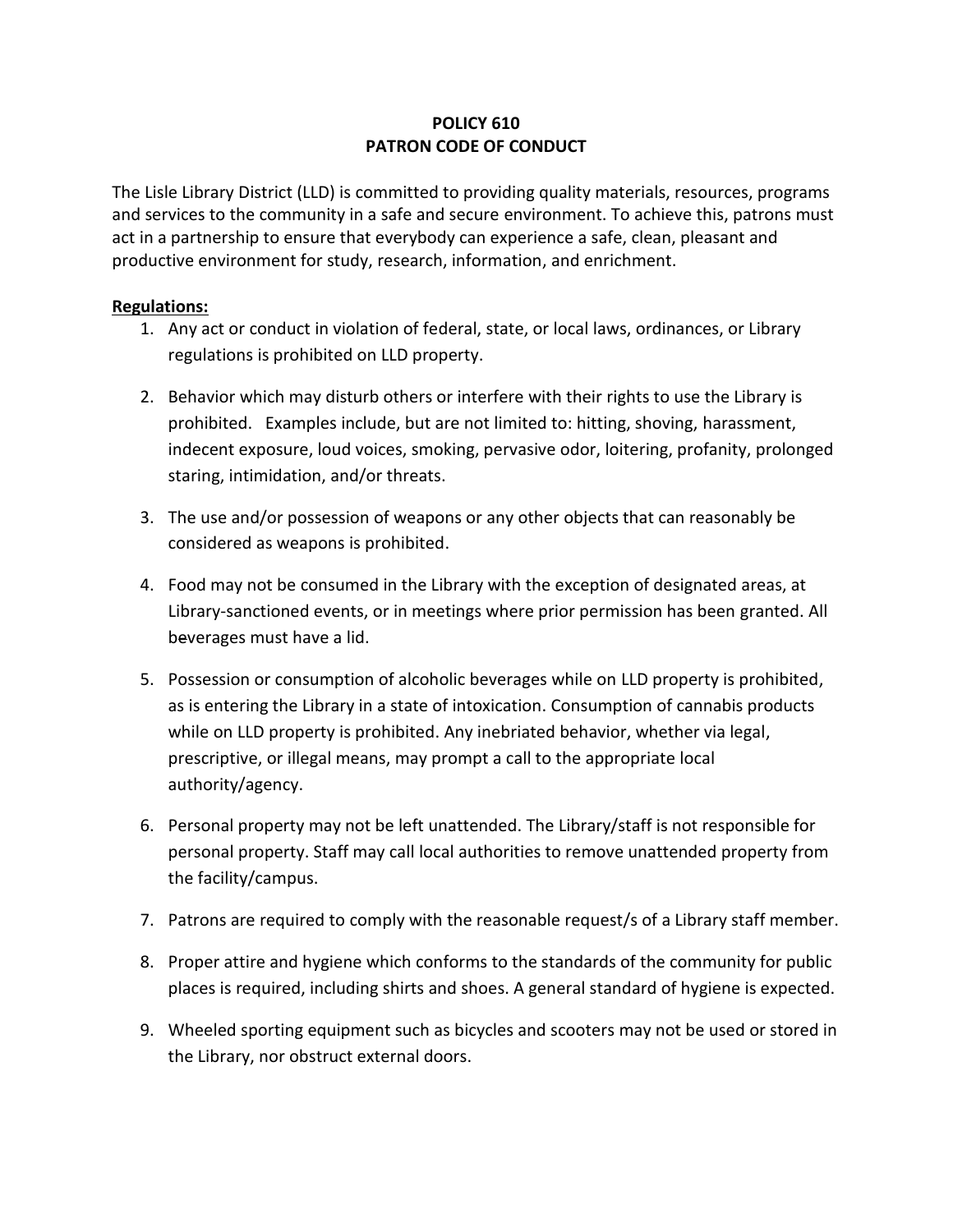- 10. Theft, tampering, defacement, or destruction of Library materials, equipment, or furnishings is prohibited. Graffiti/tagging is prohibited, as is posting unauthorized flyers, signs, stickers, or other like materials in or around the LLD facility.Vandalism, anywhere on LLD property, is prohibited and proper authorities shall be notified.
- 11. Patrons are not allowed to use the Library for typical household activities such as sleeping, bathing, shaving, or storage of personal items.
- 12. Animals may not be left unattended on LLD property. The LLD complies with the Service Animal Access Act (SAAC, 720 ILCS 5/48-8). Service animals must be under the control of a handler. If a service animal behaves unacceptably, staff may ask the patron and animal to leave the premises. Uncontrolled barking, jumping on other people, or running away from the handler are examples of unacceptable service animal behavior.
- 13. Selling, soliciting, or requesting donations/money is not allowed on LLD property with the exception of Library-sanctioned activities.
- 14. No circulation of petitions, surveys, distribution/posting of literature, or campaigning is allowed inside the building with the exception of Library-sanctioned activities. Outside the building, such activities may not be conducted within 15 feet of the entrance of the building. These activities may not disrupt LLD operations, impede people from entering or leaving, or create unsafe traffic patterns on the sidewalks or in parking lots. Persons circulating petitions, surveys, or literature may not place tables, chairs, tents, or signs on LLD property. Patrons may not be harassed, threatened, or coercively detained by persons distributing literature or seeking signatures.
- 15. Materials viewed on electronic/digital devices while in the Library should be appropriate for a public environment. Patrons must also abide by the LLD Internet Access and Public Computer Use Policy 340.
- 16. Commercial/profit-making photography, video, or audio recording while on LLD property is prohibited without prior permission from the Library Director.
- 17. Library staff members are not responsible for the supervision of children except when they are participating in a designated Library event. A caregiver must remain in the Library if a child is below the age of eight. Children must be eight years and above and mature enough to be unsupervised to use the Library independently. Younger children should remain in the line of sight of their caregiver. A caregiver must be at least 14 years of age.